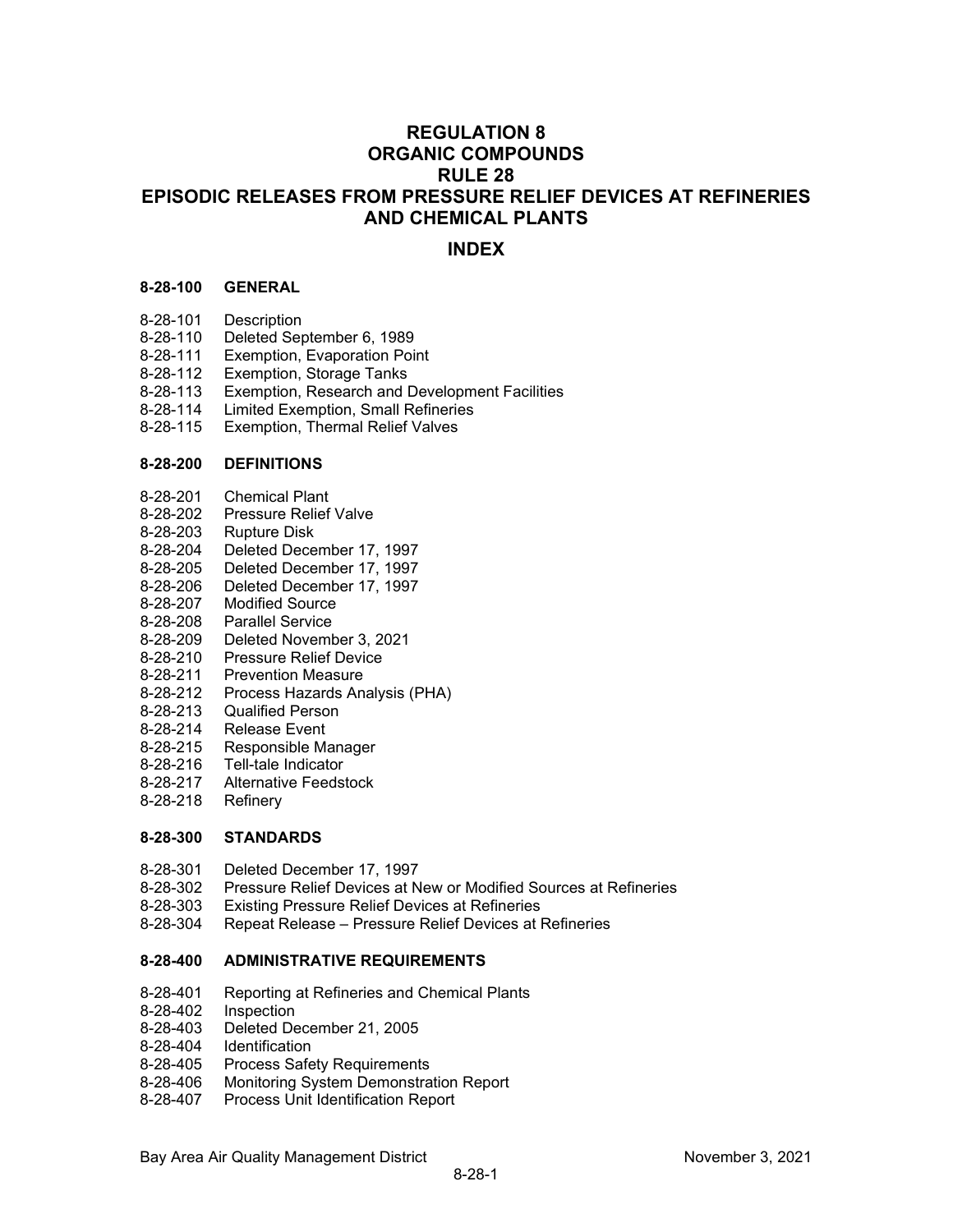# **8-28-500 MONITORING AND RECORDS**

8-28-501 Deleted December 17, 1997

- 8-28-502 Records
- 8-28-503 Monitoring

# **8-28-600 MANUAL OF PROCEDURES**

- 8-28-601 Deleted December 17, 1997
- Determination of Control Efficiency
- 8-28-603 Deleted December 17, 1997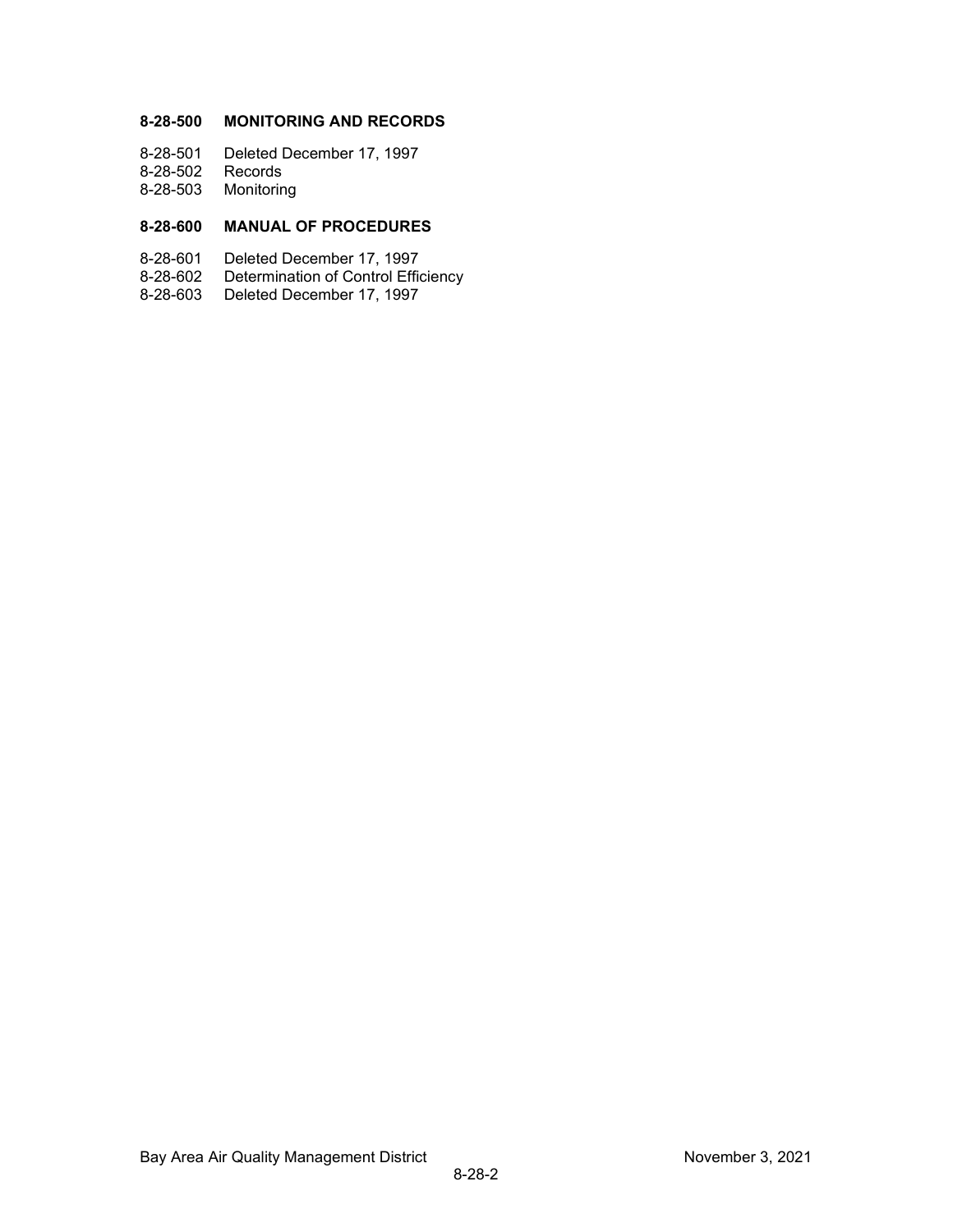# **REGULATION 8 ORGANIC COMPOUNDS RULE 28 EPISODIC RELEASES FROM PRESSURE RELIEF DEVICES AT REFINERIES AND CHEMICAL PLANTS**

(Adopted July 16, 1980)

## **8-28-100 GENERAL**

- **8-28-101 Description**: The purpose of this Rule is to prevent the episodic emissions of organic compounds from pressure relief devices on equipment handling gaseous organic compounds at refineries, and to collect information on episodic organic and inorganic compound emissions from pressure relief devices at refineries and chemical plants. *(Amended 3/17/82; 7/20/83; 12/17/97; 12/21/05; 11/3/21)*
- **8-28-110 Deleted September 6, 1989**

pressure relief devices.

- **Exemption, Evaporation Point:** The provisions of this rule shall not apply to pressure relief devices that exclusively handle organic compounds exhibiting a 10% evaporation point greater than 150 degrees Celsius (302 degrees Fahrenheit) when using ASTM D-86 and/or inorganic compounds not listed in Section 8-28-401.5.
- *(Amended 9/6/89; 12/17/97; 3/18/98; 12/21/05)* **8-28-112 Exemption, Storage Tanks:** The requirements of this rule shall not apply to any pressure relief devices on storage tanks.
- *(Amended December 17, 1997)* **8-28-113 Exemptions, Research and Development Facilities:** The provisions of this Rule shall not apply to research or development facilities that produce only non-commercial products for research and development purposes.

*(Adopted 6/1/94; Amended 12/21/05)* **8-28-114 Limited Exemption, Small Refineries:** Section 8-28-304.2 shall not apply to refineries processing less than 20,000 barrels per stream day of crude, unless the District's evaluation of the Process Hazards Analysis in Section 8-28-304.1 determines that it is cost-effective and technologically feasible for the refinery to control the

*(Adopted 12/17/97; Amended 12/21/05; 11/3/21)*

**8-28-115 Exemption, Thermal Relief Valves:** The provisions of this rule shall not apply to thermal relief valves that are vented to process drains or back to the pipeline. *(Renumbered December 21, 2005)*

## **8-28-200 DEFINITIONS**

**8-28-201 Chemical Plant:** Any facility engaged in producing organic or inorganic chemicals and/or manufacturing products by chemical processes. Any facility or operation that has 325 as the first three digits in the North American Industrial Classification Standard (NAICS) Code. Chemical plants may include, but are not limited to the manufacture of: industrial inorganic and organic chemicals; plastic and synthetic resins, synthetic rubber, synthetic and other man-made fibers; drugs; soap, detergents and cleaning preparations, perfumes, cosmetics and other toilet preparations; paints, varnishes, lacquers, enamels and allied products; agricultural chemicals; safflower and sunflower oil extracts; and re-refining, not including refineries.

*(Adopted 7/20/83; Amended 12/17/97; 12/21/05; 11/3/21)*

**8-28-202 Pressure Relief Valve:** The automatic pressure-relieving device actuated by the static pressure upstream of the valve.

*(Renumbered July 20, 1983)*

**8-28-203 Rupture Disk:** The thin metal diaphragm held between flanges.

*(Renumbered July 20, 1983)*

- **8-28-204 Deleted December 17, 1997**
- **8-28-205 Deleted December 17, 1997**
- **8-28-206 Deleted December 17, 1997**

Bay Area Air Quality Management District November 3, 2021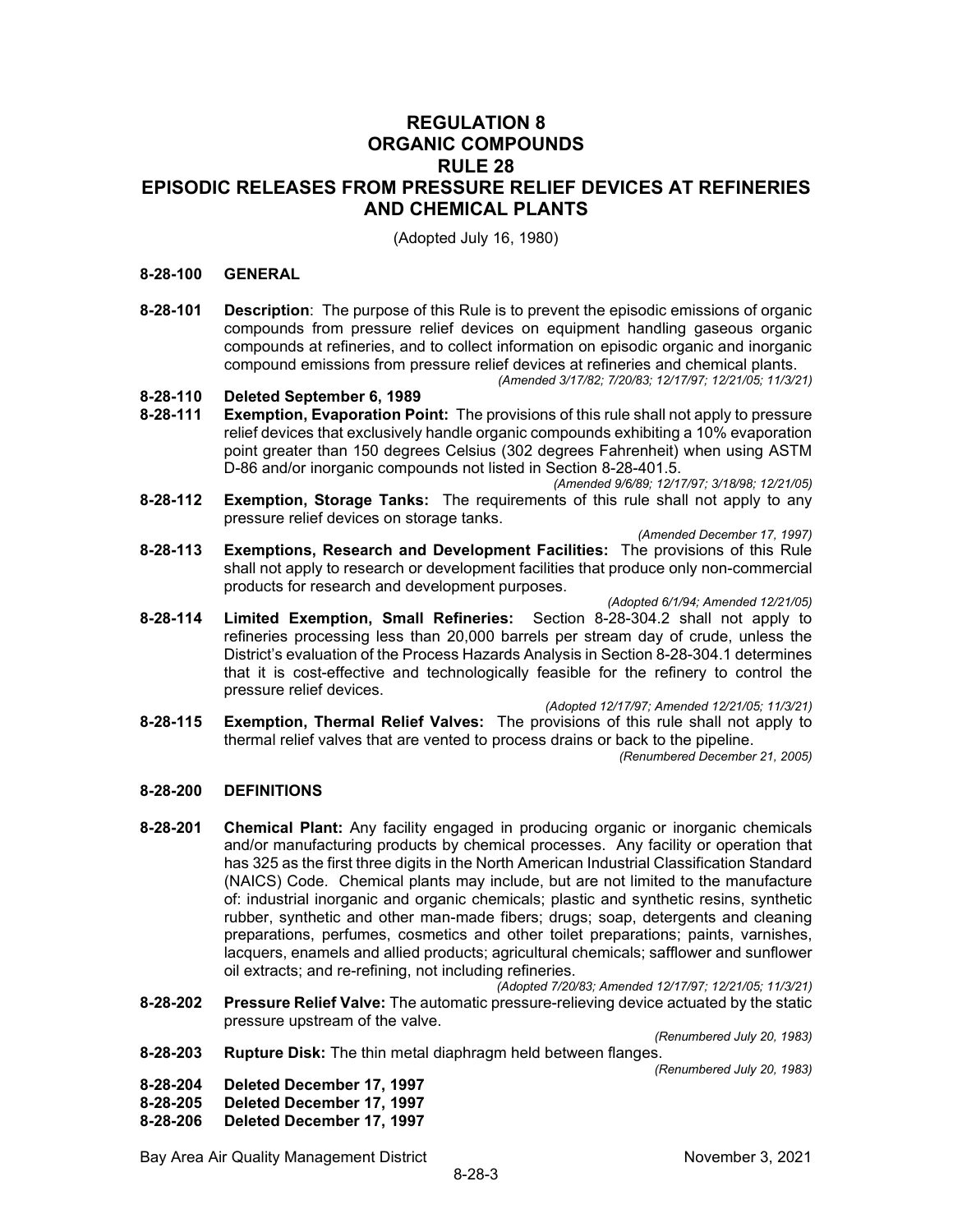- **8-28-207 Modified Source:** The same definition contained in District Regulation 2, Rule 1.
- *(Adopted 12/17/97; Amended 12/21/05)* **8-28-208 Parallel Service:** Additional pressure relief devices which protect a common piece or pieces of equipment. These additional pressure relief devices may be installed as spares to facilitate maintenance or because the design relieving capacity cannot be obtained with a single pressure relieving device. The pressure relieving devices do not need to have the same pressure setting to be considered parallel.

*(Adopted December 17, 1997)*

# **8-28-209 Deleted November 03, 2021**

**8-28-210 Pressure Relief Device:** The automatic pressure-relieving device for discharges of material that prevents safety hazards, prevents pressures from exceeding the maximum allowable working pressure of the operating process equipment, or prevents equipment damage. Such devices include, but are not limited to, pressure relief valves, emergency de-pressuring vents and rupture disks.

#### *(Adopted 12/17/97; Amended 12/21/05)*

**8-28-211 Prevention Measure:** A reliable component, system, or program that will prevent releases from pressure relief devices. Examples of prevention measures include, but are not limited to: (1) flow, temperature, level and pressure indicators with interlocks, deadman switches, monitors, or automatic actuators, (2) documented and verified routine inspection and maintenance programs, (3) inherently safer designs, (4) deluge systems. Operator training and documented and verified routine inspection and maintenance programs may count as only one of the 3 Prevention Measures required by Section 8-28-304.1 and 405. A component, system or program with a high probability for failure shall not be considered a Prevention Measure.

#### *(Adopted 12/17/97; Amended 12/21/05)*

**8-28-212 Process Hazards Analysis (PHA):** An organized effort to identify and analyze the significance of hazardous scenarios associated with a process or activity. For the purposes of this rule, PHA's are used to pinpoint weaknesses in the design and operation of facilities that could lead to releases from pressure relief devices and to provide the facility with information to aid in making decisions for preventing such releases.

#### *(Adopted 12/17/97; Amended 12/21/05)*

- **8-28-213 Qualified Person:** An APCO-approved person who is qualified to attest to the validity of the Process Safety Requirements and who is a registered professional engineer in the State of California with expertise in chemical, mechanical or safety engineering. *(Adopted 12/17/97; Amended 12/21/05)*
- **8-28-214 Release Event:** Any release of organic or inorganic pollutants greater than 10 pounds from a pressure relief device, subject to this Rule, to the atmosphere. These events do not include releases that are vented to a vapor recovery or disposal system with at least 95% by weight organic compound control efficiency.

*(Adopted 12/17/97; Amended 12/21/05)*

**8-28-215 Responsible Manager:** A person who is an employee of the facility or business entity that owns or operates the facility who possesses sufficient authority to ensure the implementation of Process Safety Requirements.

### *(Adopted 12/17/97; Amended 12/21/05)*

**8-28-216 Tell-tale Indicator:** A physical non-electronic device installed on a pressure relief device that can visually indicate whether or not that pressure relief device has had a release. Tell-tale indicators include, but are not limited to, socks, rupture disks, and flags.

#### *(Adopted December 21, 2005)*

**8-28-217 Alternative Feedstock:** Any feedstock, intermediate, product or byproduct material that contains organic material that is not derived from crude oil product, coal, natural gas, or any other fossil-fuel based organic material.

#### *(Adopted November 3, 2021)*

**8-28-218 Refinery:** An establishment that is located on one or more contiguous or adjacent properties that processes any petroleum or alternative feedstock to produce more usable products such as gasoline, diesel fuel, aviation fuel, lubricating oils, asphalt or petrochemical feedstocks, or any other similar product. Refinery processes include separation processes (e.g., atmospheric or vacuum distillation, and light ends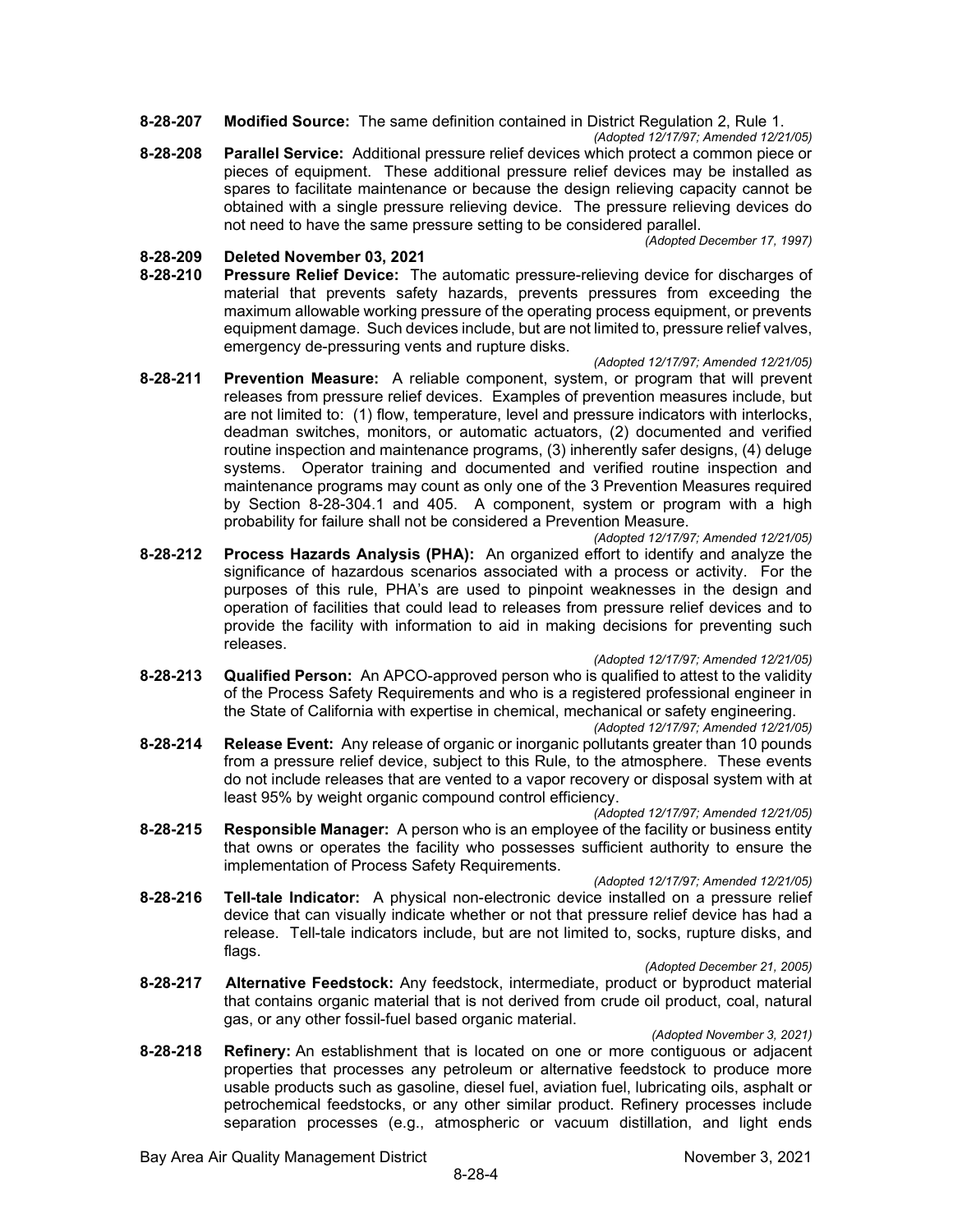recovery), conversion processes (e.g., cracking, reforming, alkylation, polymerization, isomerization, coking, and visbreaking), treating processes (e.g., hydrodesulfurization, hydrotreating, chemical sweetening, acid gas removal, and deasphalting), feedstock and product handling (e.g., storage, crude oil blending, non-crude oil feedstock blending, product blending, loading, and unloading), and auxiliary facilities (e.g., boilers, waste water treatment, hydrogen production, sulfur recovery plant, cooling towers, blowdown systems, compressor engines, and power plants).

*(Adopted November 3, 2021)*

## **8-28-300 STANDARDS**

# **8-28-301 Deleted December 17, 1997**

**8-28-302 Pressure Relief Devices at New or Modified Sources at Refineries:** Any person installing a new refinery source or modifying an existing refinery source, that is equipped with at least one pressure relief device in organic compound service, shall meet all applicable requirements of Regulation 2, Rule 2, including Best Available Control Technology.

*(Adopted 12/17/97; Amended 12/21/05; 11/3/21)*

- **8-28-303 Existing Pressure Relief Devices at Refineries:** Use of a pressure relief device in organic compound service on any equipment at a Refinery is prohibited, except when the device meets at least one of the following conditions:
	- 303.1 The pressure relief device is vented to a vapor recovery or disposal system with at least a 95 percent by weight organic compounds control efficiency, and the control system is properly sized per manufacturer's recommendations to handle the material from all devices it is intended to serve, or
	- 303.2 The facility has implemented the Process Safety Requirements specified in Section 8-28-405 for the pressure relief device.

*(Adopted 12/17/97; Amended 3/18/98; 12/21/05; 11/3/21)*

- **8-28-304 Repeat Release – Pressure Relief Devices at Refineries:** After the next scheduled turnaround following July 1, 1998, any refinery source that has at least one reportable Release Event from a pressure relief device in organic compound service, including those in parallel service, in any consecutive five calendar year period shall meet the following conditions:
	- 304.1 Within 90 days of the first Release Event from a pressure relief device, the facility shall conduct and submit to the APCO an additional, separate Process Hazard Analysis and meet the Prevention Measures Procedures specified in Section 8-28-405; and conduct a failure analysis of the incident, to prevent recurrence of similar incidents. Within 120 days of the first Release Event, the facility shall equip each pressure relief device of that source with a tamperproof tell-tale indicator that will show that a release has occurred since the last inspection. The Process Hazards Analysis shall include an evaluation of the cost-effectiveness and technical feasibility of control devices to remedy the incident. This evaluation of control devices shall include, but shall not be limited to, the following: (1) installing additional flare gas compressor recovery capacity and (2) venting the pressure relief device that causes the Release Event to existing vapor recovery or disposal systems, and
	- 304.2 Within one year of the second Release Event from a pressure relief device in organic compound service on the same source, including those in parallel service, the facility shall vent all the pressure relief devices that vent the second Release Event, including those in parallel service, to a vapor recovery or disposal system with at least 95 percent by weight organic compounds control efficiency, and the control system shall be properly sized per manufacturer's recommendations to handle the material from all devices it is intended to serve.

The five calendar year period of this section shall begin at the time that the District receives a Prevention Measure Plan as specified in Section 8-28-304.1.

*(Adopted 12/17/97; Amended 3/18/98; 12/21/05; 11/3/21)*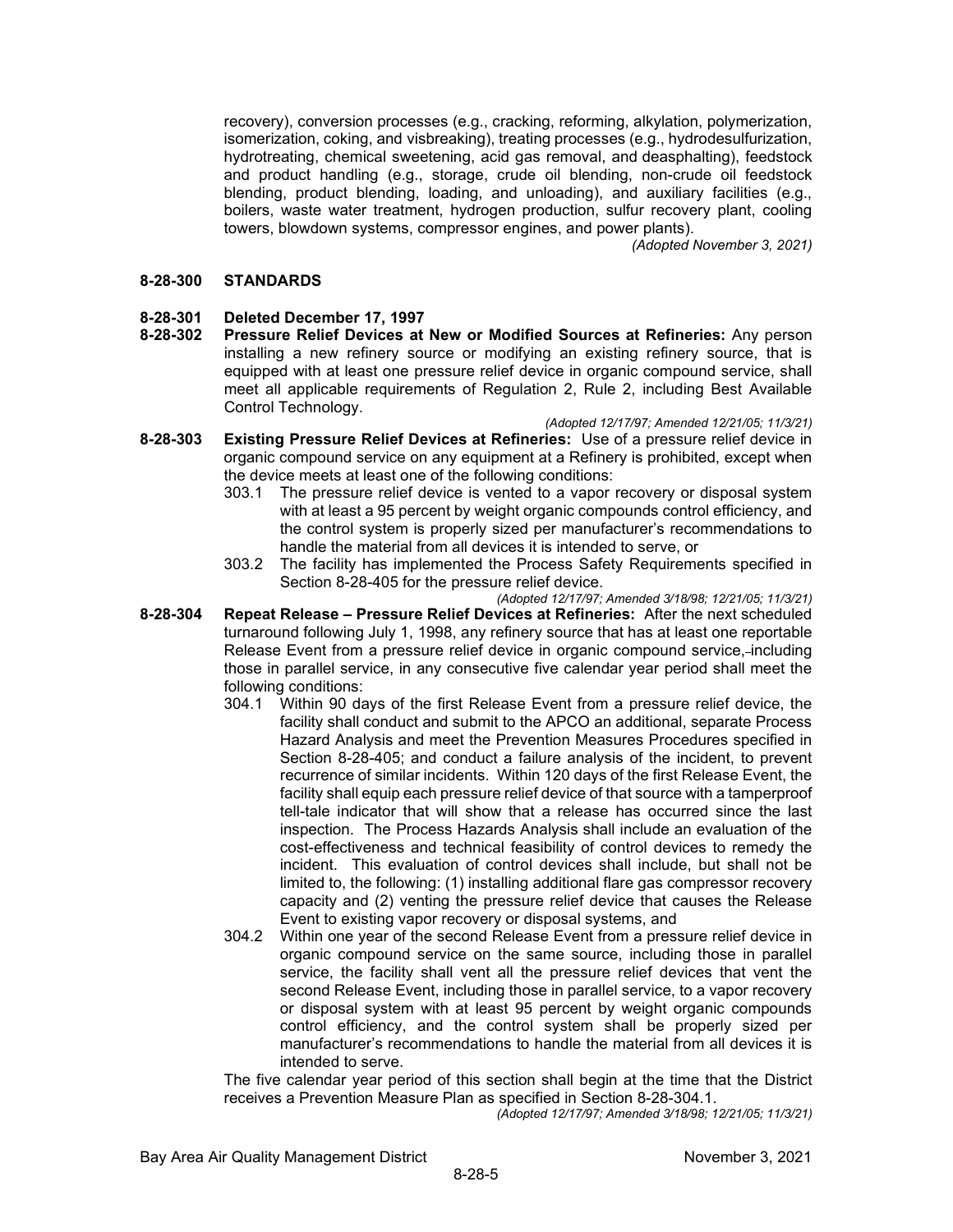## **8-28-400 ADMINISTRATIVE REQUIREMENTS**

- **8-28-401 Reporting at Refineries and Chemical Plants:** Any indication of a Release Event at a refinery or chemical plant shall be reported to the APCO no later than the next working day following the venting. In addition, the following information shall be submitted in writing to the APCO within 30 days following the Release Event:
	- 401.1 Date, time, and duration of the Release Event in minutes.
	- 401.2 The pressure relief device involved, identified by its unique number as required in Section 8-28-404 as well as its name and service commonly referred to by the facility.
	- 401.3 The incident number assigned by the APCO for the Release Event.
	- 401.4 Type and size of device.
	- 401.5 Type and amount of material released in pounds, accurate to two significant digits. Reportable materials are: total organic compounds, ammonia, hydrogen sulfide, chlorine, sulfur dioxide, sulfur trioxide, hydrofluoric acid, and difluoroethane.
	- 401.6 Information and assumptions used to report the duration and amount released during the event.
	- 401.7 Cause of the event.
	- 401.8 A schedule for action to prevent re-occurrence of the event.
	- 401.9 Results of fugitive emission inspection of the device done in accordance with the requirements of section 8-28-402.2.

*(Amended 2/18/81; 12/17/97; 3/18/98; 12/21/05; 11/3/21)*

- **8-28-402 Inspection:** Any person subject to this Rule shall comply with the following inspection requirements:
	- 402.1 Any pressure relief device subject to this Rule that is equipped with a telltale indicator shall be inspected at least once per day to determine if a release has been indicated, unless and until the pressure relief device has been equipped with a monitoring system pursuant to Section 8-28-503 and the facility has submitted a monitoring system demonstration report pursuant to Section 8-28- 406.
	- 402.2 Any pressure relief device in organic compound service that has a Release Event and is subject to this Rule shall be inspected within 5 working days after the release to confirm compliance with Regulation 8, Rule 18 and the results reported in accordance with Regulation 8-28-401.9.

*(Amended 9/6/89; 6/1/94; 12/17/97; 12/21/05)*

**8-28-403 Deleted December 21, 2005 8-28-404 Identification:** Any pressure relief device subject to this rule shall be identified with a unique permanent identification code approved by the APCO. This identification code shall be used to refer to the pressure relief device location. Records and reports for each pressure relief device shall refer to this identification code.

*(Adopted 6/1/94; Amended 12/17/97; 12/21/05)*

- **8-28-405 Process Safety Requirements:** All facilities using pressure relief devices in organic compound service that are subject to the standards in Section 8-28-300 that have a potential for a Release Event shall comply with the following process safety requirements:
	- 405.1 Explicitly establish training, equipment, inspection, maintenance and monitoring requirements such that the pressure relief device releases are minimized;
	- 405.2 Using a Process Hazards Analysis, implement at least 3 redundant Prevention Measures before a release. Until July 1, 2007, as an alternative method of complying with this Section 8-28-405.2, a facility may operate a pressure relief device with only one or two Prevention Measures in place, but if such a device experiences a Release Event then the facility shall vent all devices on the source served by the device to a vapor recovery or disposal system with at least 95% by weight organic compound control efficiency. By July 1, 2007, all atmospheric pressure relief devices must be equipped with at least three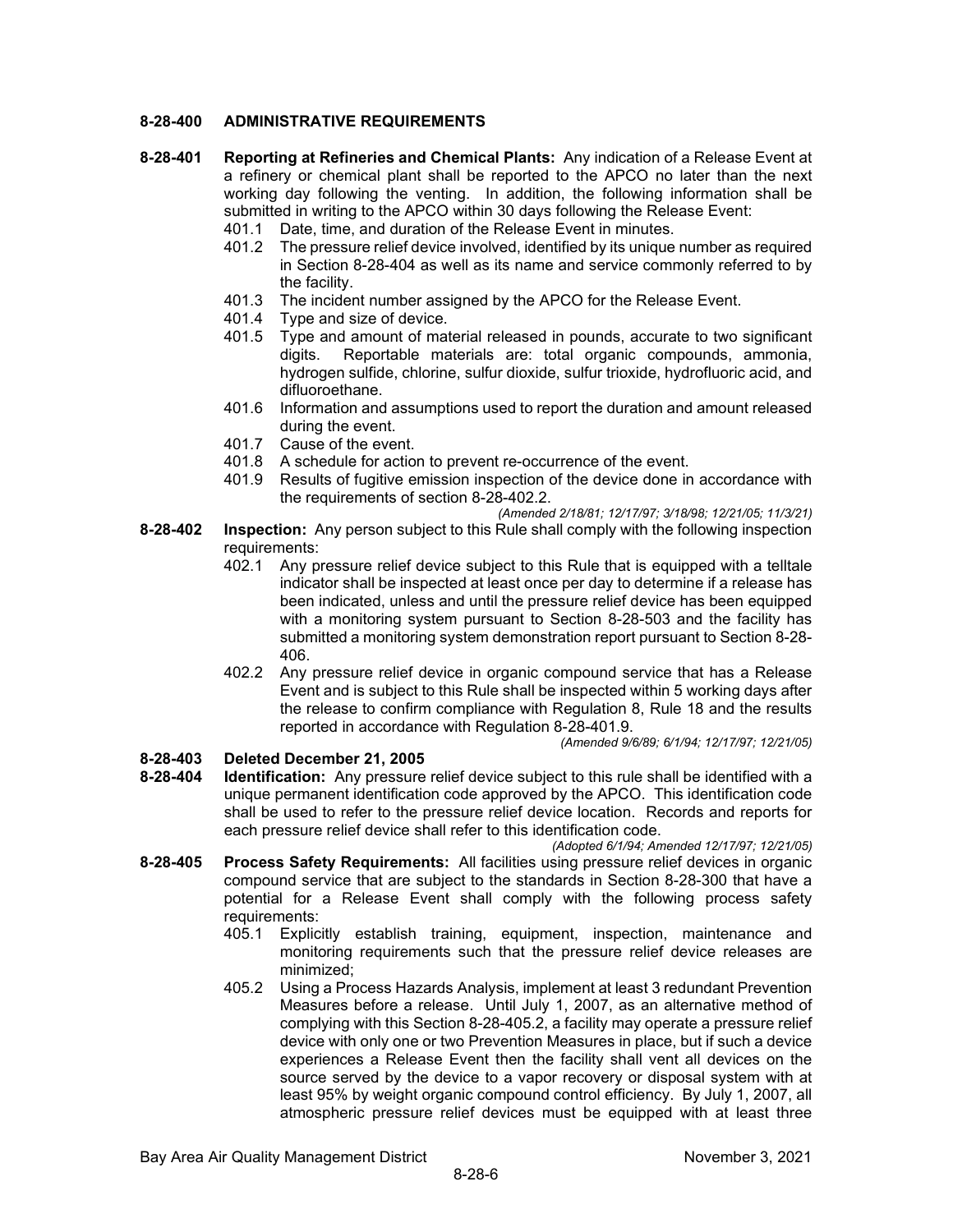redundant Prevention Measures;

- 405.3 The Process Safety Requirements must be approved and signed by a Qualified Person and a Responsible Manager; and
- 405.4 The Process Safety Requirements must be submitted for review to the APCO to determine if the plan meets the requirements of subsections 8-28-405.1 through 405.3. The APCO shall provide a 30-day public comment period and will consider all comments received during this period prior to approval or disapproval of the procedures.

*(Adopted 12/17/97; Amended 3/18/98; 12/21/05)*  **8-28-406 Monitoring System Demonstration Report:** No later than June 1, 2007, each facility shall submit to the APCO a Monitoring System Demonstration Report that demonstrates that each pressure relief device subject to this Rule that has the potential to release to the atmosphere is monitored by a monitoring system that satisfies the requirements of Section 8-28-503. The Monitoring System Demonstration Report shall include the following elements:

- 406.1 A listing of each pressure relief device covered by the report, including the nominal set pressure for each device and the range of pressures over which each device could reasonably be expected to release;
- 406.2 A description of the monitoring system for each pressure relief device covered by the Report, including a narrative description and diagrams or charts, that clearly identifies all elements of the system and how they operate to monitor releases as required under Section 8-28-503;
- 406.3 A listing of all operating parameters that are directly monitored by the system (*e.g*. temperature, pressure, flowrates, *etc.*) with a description of (i) the sensitivity and accuracy of the device(s) monitoring each parameter and the frequency with which each parameter is monitored, and (ii) how the sensitivity and frequency of monitoring is sufficient to allow the Monitoring system to detect releases of 10 pounds;
- 406.4 A listing of any calculations that are used to derive Release Event emissions information from data on operating parameters, including any assumptions on which such calculations are based and the basis for those assumptions;
- 406.5 A description of the alarms or other indication that the system provides to alert operators that a Release Event has or may have occurred; and
- 406.6 A description of how the information obtained by the monitoring system is recorded and maintained;

*(Adopted December 21, 2005)*

**8-28-407 Process Unit Identification Report:** No later than March 1, 2006, each refinery shall submit to the APCO a report listing all process units equipped with atmospheric PRDs, a listing of all associated pressure relief devices subject to this Rule identified in accordance with Section 8-28-404, and the date of the first turnaround following July 1, 1998, for each of the process units.

*(Adopted 12/21/05; Amended 11/3/21)*

## **8-28-500 MONITORING AND RECORDS**

# **8-28-501 Deleted December 17, 1997**

- **Records:** Any person subject to this Rule shall maintain the following records for a period of no less than two years and make them available to the APCO upon request: 502.1 Prevention measure records to demonstrate compliance with the standards in
	- Sections 8-28-303 and 8-28-405;
	- 502.2 Records of all of the pressure relief devices in accordance with Section 8-28-404 including a description of all equipment served by those devices;
	- 502.3 Records of daily inspection of pressure relief devices subject to this Rule that are equipped with telltale indicators, including the time of inspection, and the identity of operator conducting the inspection;
	- 502.4 Records of monitoring of any pressure relief device subject to this Rule as required by Section 8-28-503.